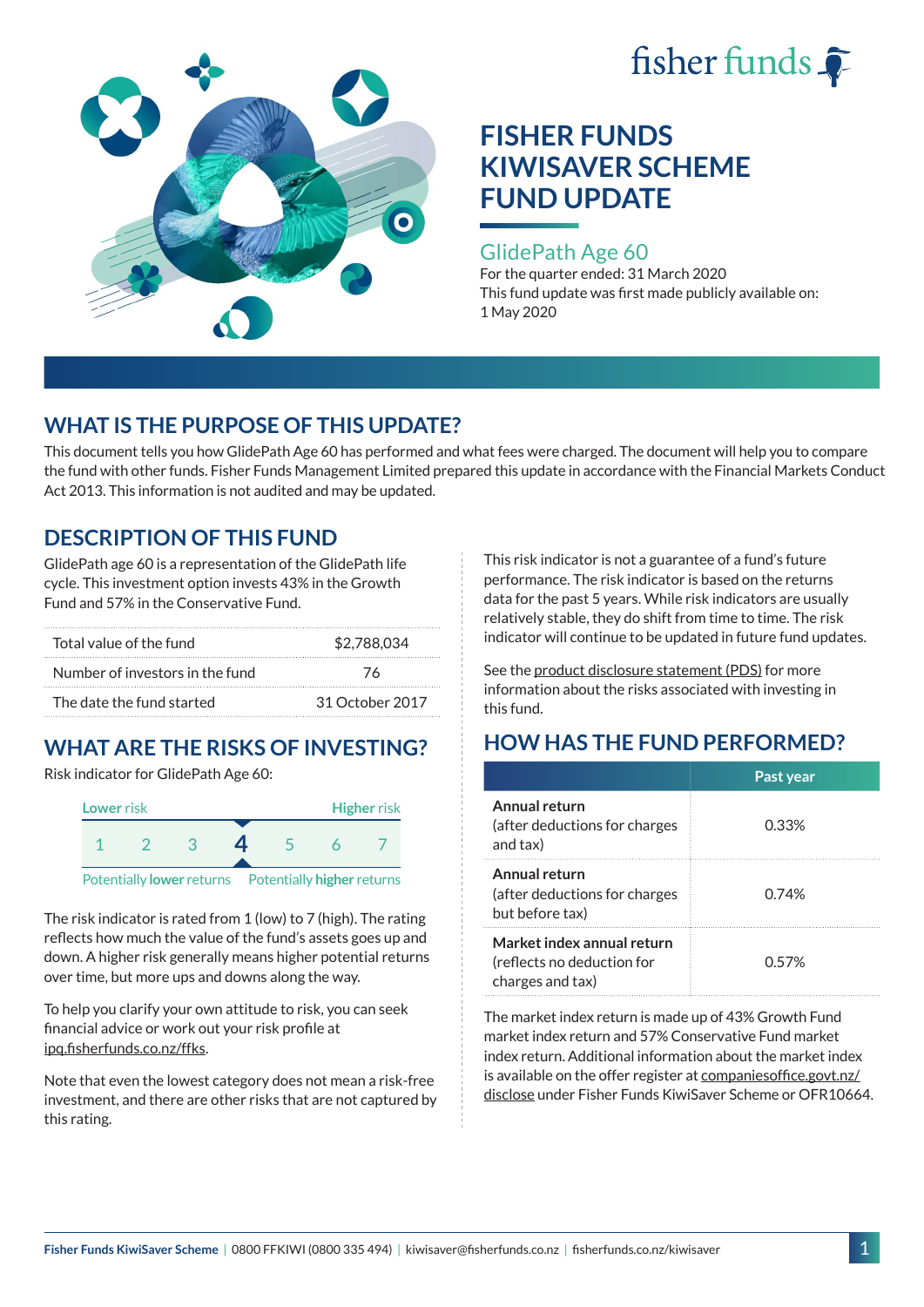## **ANNUAL RETURN GRAPH**



This shows the return after fund charges and tax for each year ending 31 March since the fund started. The last bar shows the average annual return since the fund started, up to 31 March 2020.

**Important:** This does not tell you how the fund will perform in the future.

Returns in this update are after tax at the highest prescribed investor rate (PIR) of tax for an individual New Zealand resident. Your tax may be lower. The market index return reflects no deduction for charges and tax.

#### **WHAT FEES ARE INVESTORS CHARGED?**

Investors in GlidePath Age 60 are charged fund charges that include GST. In the year to 31 March 2019 these were:

|                                                | % of net asset value   |
|------------------------------------------------|------------------------|
| <b>Total fund charges</b>                      | 1.14%                  |
| Which are made up of:                          |                        |
| Total management and<br>administration charges | በ 99%                  |
| Including:                                     |                        |
| Manager's basic fee                            | 0.89%                  |
| Other management and<br>administration charges | 0.10%                  |
| Total performance-based fees <sup>1</sup>      | 0.15%                  |
| <b>Other charges:</b>                          | \$ amount per investor |
| Annual account fee                             | \$36                   |

Small differences in fees and charges can have a big impact on your investment over the long term.

### **EXAMPLE OF HOW THIS APPLIES TO AN INVESTOR**

Sarah had \$10,000 in the fund at the start of the year and did not make any further contributions. At the end of the year, Sarah received a return after fund charges were deducted of \$33 (that is 0.33% of her initial \$10,000). Sarah also paid \$36 in other charges. This gives Sarah a total loss after tax of -\$3 for the year.

#### **WHAT DOES THE FUND INVEST IN? Actual investment mix**

This shows the types of assets that the fund invests in.



#### **Target investment mix**

This shows the mix of assets that the fund generally intends to invest in.